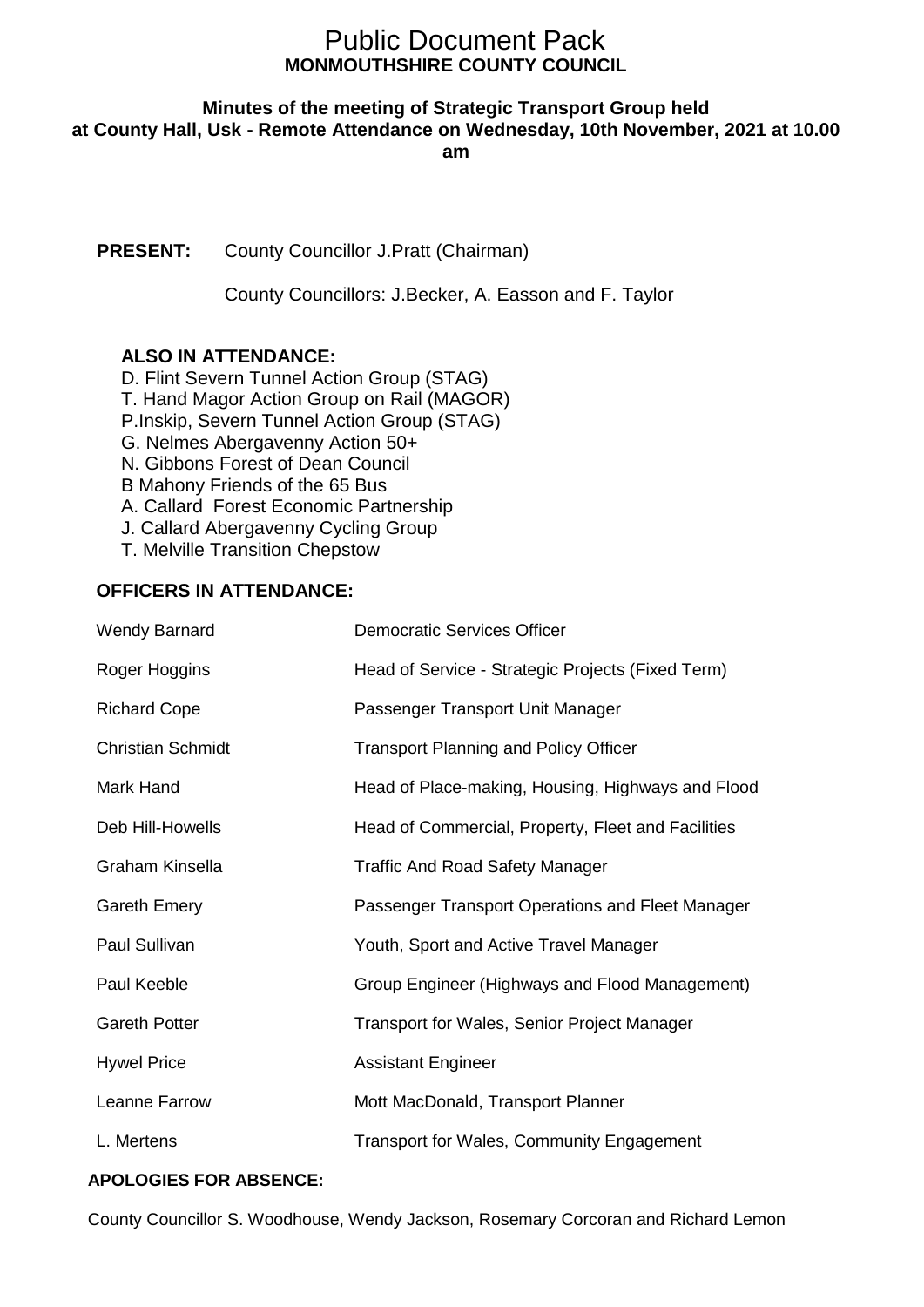## **MONMOUTHSHIRE COUNTY COUNCIL**

# **Minutes of the meeting of Strategic Transport Group held at County Hall, Usk - Remote Attendance on Wednesday, 10th November, 2021 at 10.00**

**am**

#### **1. Declarations of Interest**

No declarations of interest were made.

#### **2. Severn Tunnel Junction [15 mins]**

The Chair welcomed Leanne Farrow, Transport Planner, Mott MacDonald and Gareth Potter, Senior Project Manager, Transport for Wales to the meeting to provide an update and overview of the Welsh Transport Appraisal Guidance 1 (WelTAG 1) to improve station access at Severn Tunnel Junction and recommendations for WelTAG 2; a collaborative project with Monmouthshire County Council. Presentation slides circulated following the meeting. Following the presentation, members of the group asked questions and made comments.

A Member questioned the proposal to extend the footbridge and put forward a less costly option. Additionally, a proposal was put forward as an alternative to a covered footbridge. Christian Schmidt will raise these points with Network Rail.

A Member queried if the link to the B4245 was for buses only. It was explained that the link would be available for all transport modes with priority for buses. Regarding concerns about traffic and parking in Rogiet, it was explained that cars will be directed to the new car park and there will be a drop off point adjacent to the station front for buses only.

It was acknowledged that some of the Royal Institution of Chartered Surveyors (RICS) standards have changed since the original planning.

Consideration has been given to the potential for flooding in the area, interface with the cycling network and how best to provide access for passengers to the station.

A Group Member commented on the need for measures to reduce road use:

- Bus /coach (National Express, tourist coaches etc) interchange
- Connection to Bristol Airport
- Relieving congestion in the centre of Chepstow
- Park and ride for Newport/Cardiff commuters

Clarification was provided that work on the car parks on the Countryside Park side of the line will start very soon. This is separate work to the Transport for Wales work. A study is planned to investigate the feasibility of a car park on the North side.

Housing development between Rogiet and Caldicot has been put forward as a suggestion for inclusion in the new LDP and was consulted upon by MCC as a possible strategic growth option, but there is no decision on its allocation in the LDP yet whilst ensuring options are kept open and options don't preclude each other.

In response to a question, it was confirmed that an ecological study started in April and will continue through the winter months.

Online opportunities for consultation on preferred options in February 2022 will be advertised soon.

#### **3. Magor Walkway Station [15 mins]**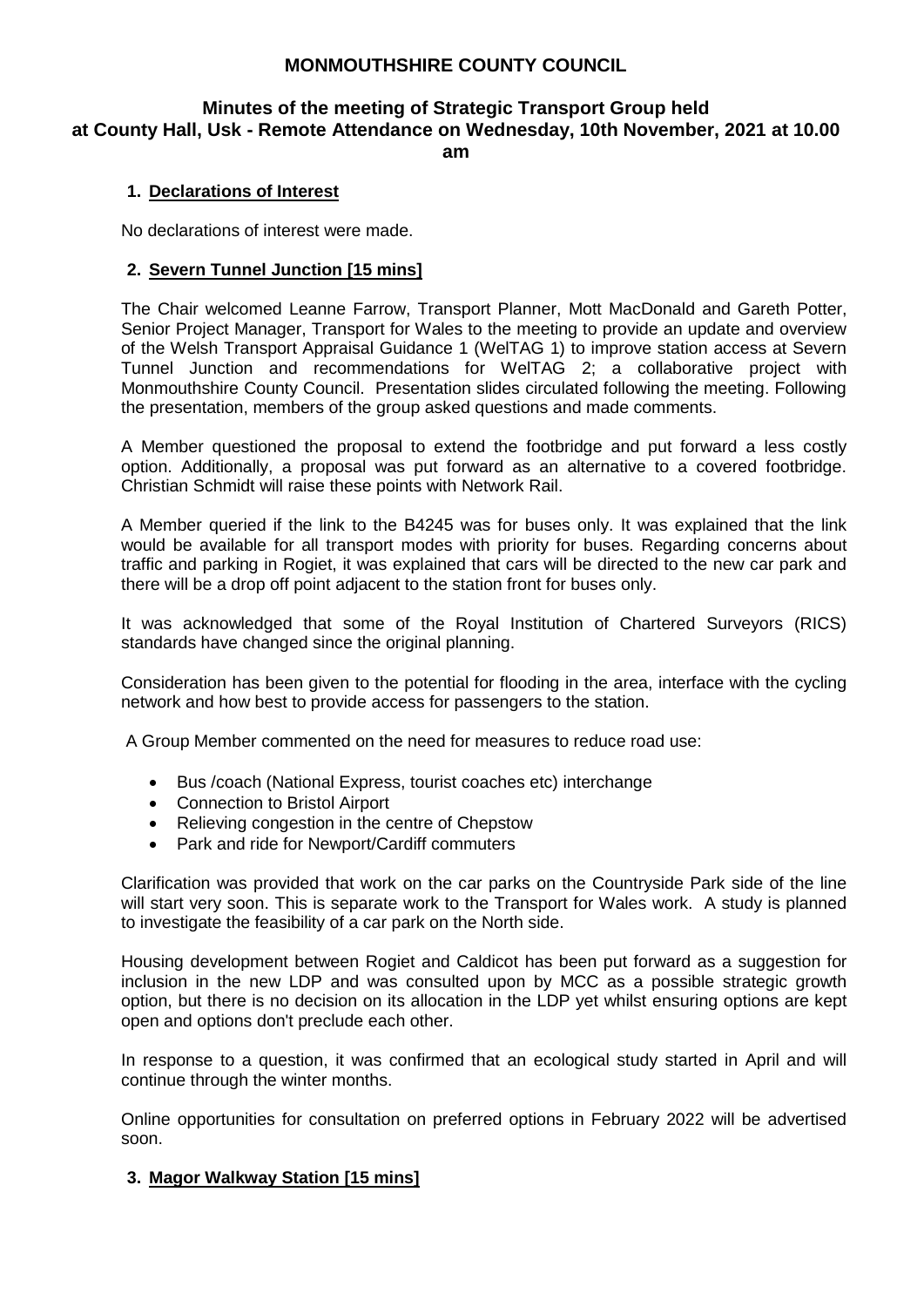## **MONMOUTHSHIRE COUNTY COUNCIL**

#### **Minutes of the meeting of Strategic Transport Group held at County Hall, Usk - Remote Attendance on Wednesday, 10th November, 2021 at 10.00 am**

County Councillor F. Taylor, with Ted Hand, provided an update on Magor Walkway station. In the week of the COP26 (United Nations Climate Change Conference 2021), it was emphasised that the Magor Walkway Station can address important climate priorities in terms of active travel and reducing car use in a first for Monmouthshire, Wales and UK.

It is positive that the main and relief lines can go ahead with no work on the relief lines required. It was agreed that PI's notes should be sent to Transport for Wales.

Work is underway to study what services will be able to stop and this information will be available early in the new year. The Magor Action Group on Rail (MAGOR) will continue its commitment to back the project and will provide further updates on progress.

The Group congratulated MAGOR and expressed gratitude to its members for the huge amount of work and time spent to reach this point.

#### **4. 20 MPH Zones [15 mins]**

Graham Kinsella, Traffic and Road Safety Manager, and Mark Hand, Head of Placemaking, Regeneration, Highways and Flooding presented a PowerPoint to provide an update on progress of plans to introduce 20mph zones in residential roads in Wales in April 2023.

It was confirmed that there will be limited visual impact with Gateway and Terminal signage in residential roads. Repeater signs will be installed if there is no street lighting.

The importance of keeping pilot communities informed of intentions and progress was emphasised. It was agreed this is another important means of reducing car use in favour of walking and cycling.

A question was asked about the control of speeding on the B4245 and it was confirmed that enforcement is a matter for the Police (Go Safe). In terms of design, the authority can use signage and lining, for example to encourage road users to respect the speed limits and drive to the highway conditions.

#### **5. Active Travel Update [15 mins]**

The Youth, Sport and Active Travel Manager provided an update on Active Travel. It was explained that there had been 3 months engagement with the public and 3 months consultation focussing on the views of children and young people and using a range of means.

Following on from the presentation, it was commented that the consultation with young people was comprehensive, and the comments received encouraging. The Group was appreciative of the level of detail provided in the report and were pleased to hear that the data captured will help to inform future funding bids and enhancements to the network.

A Group Member commented that there is no designated space/facilities to park cycles at Severn Tunnel Junction Station. It was responded that the point was noted and will be added into the current auditing of the site.

The Group were thankful for the information provided and looked forward to future updates.

#### **6. Bus Services [15 mins]**

 Bus Stop A40: An update was provided that a different design has been proposed of an in carriageway stop. The proposal was positively received at a stakeholder meeting.